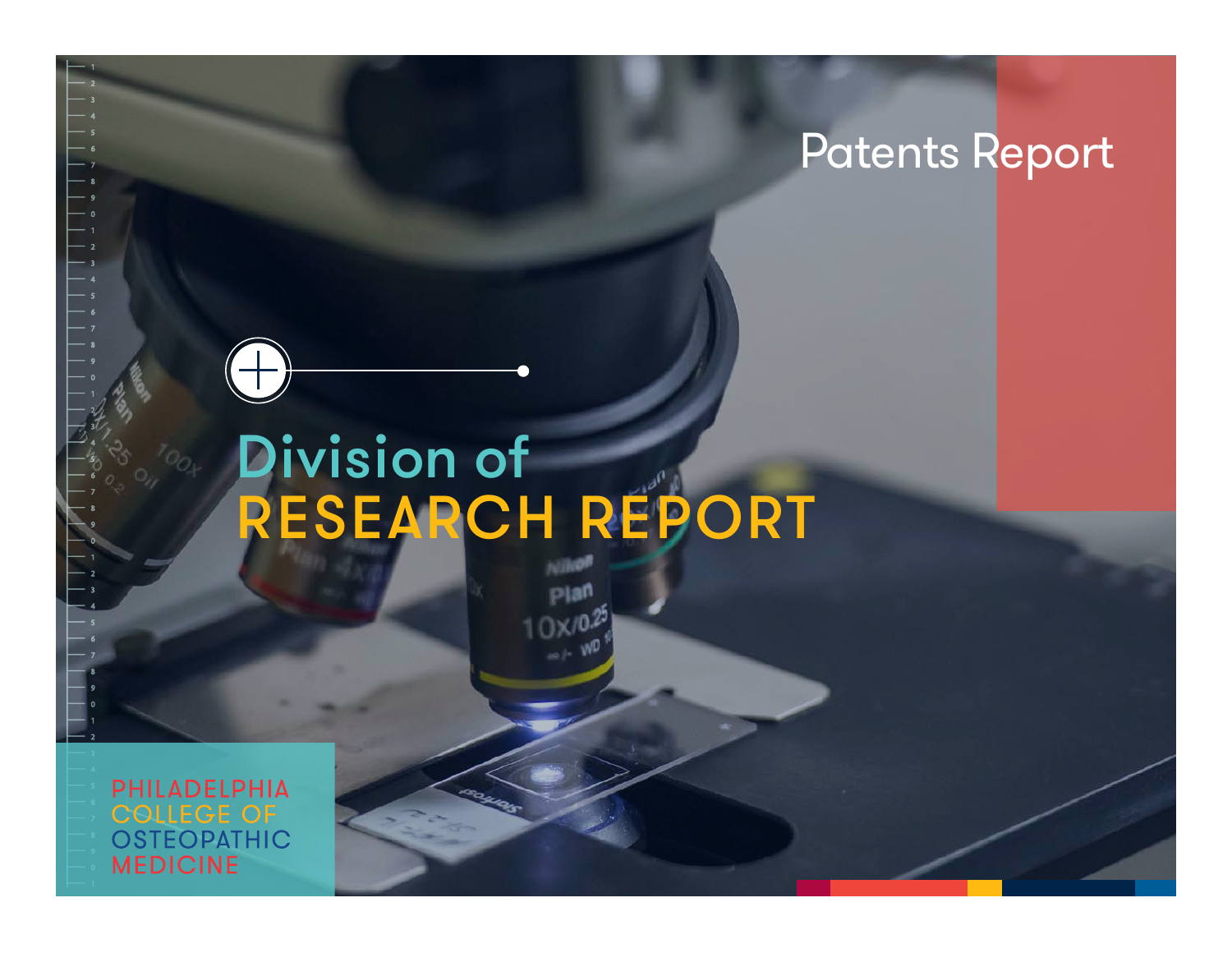### Marina D'Angelo, BMS PA

 $(+)$ 

COMPOSITIONS AND METHODS FOR INHIBITION OF MMP:MMP-SUBSTRATE INTERACTIONS USPTO #13/269,518 Docket No: P224717.US.01 (issued December 13, 2013)

COMPOSITIONS AND METHODS FOR INHIBITION OF MMP:MMP SUBSTRATE INTERACTIONS USPTO #14/263,443 Docket No.: P224717.US.02 (490413-00001) (issued January 4, 2016)

COMPOSITIONS AND METHODS FOR INHIBITION OF MMP8:MMP8-SUBSTRATE INTERACTIONS USPTO# 15/978,850 Docket No: P224717.US.04 (490413-00001) (issued May 14, 2018)

#### Mindy George-Weinstein and Jacquelyn Gerhart, Division of Research

Compositions and Methods for the Treatment of Lens Fibrotic Disease, #20110256054

Compositions and Methods for Treating Cancer, #20150037358

Cellular Delivery of DNA Intercalating Agents, #20170312299

Optically Clear, In-Situ Forming Biodegradable Nano-Carriers for Ocular Therapy, and Methods Using Same, PCT/US2018/025604

Methods and Kits for Detecting Myo/Nog Cells in Human Adipose Tissue and Methods of Use Thereof, PCT/US17/26606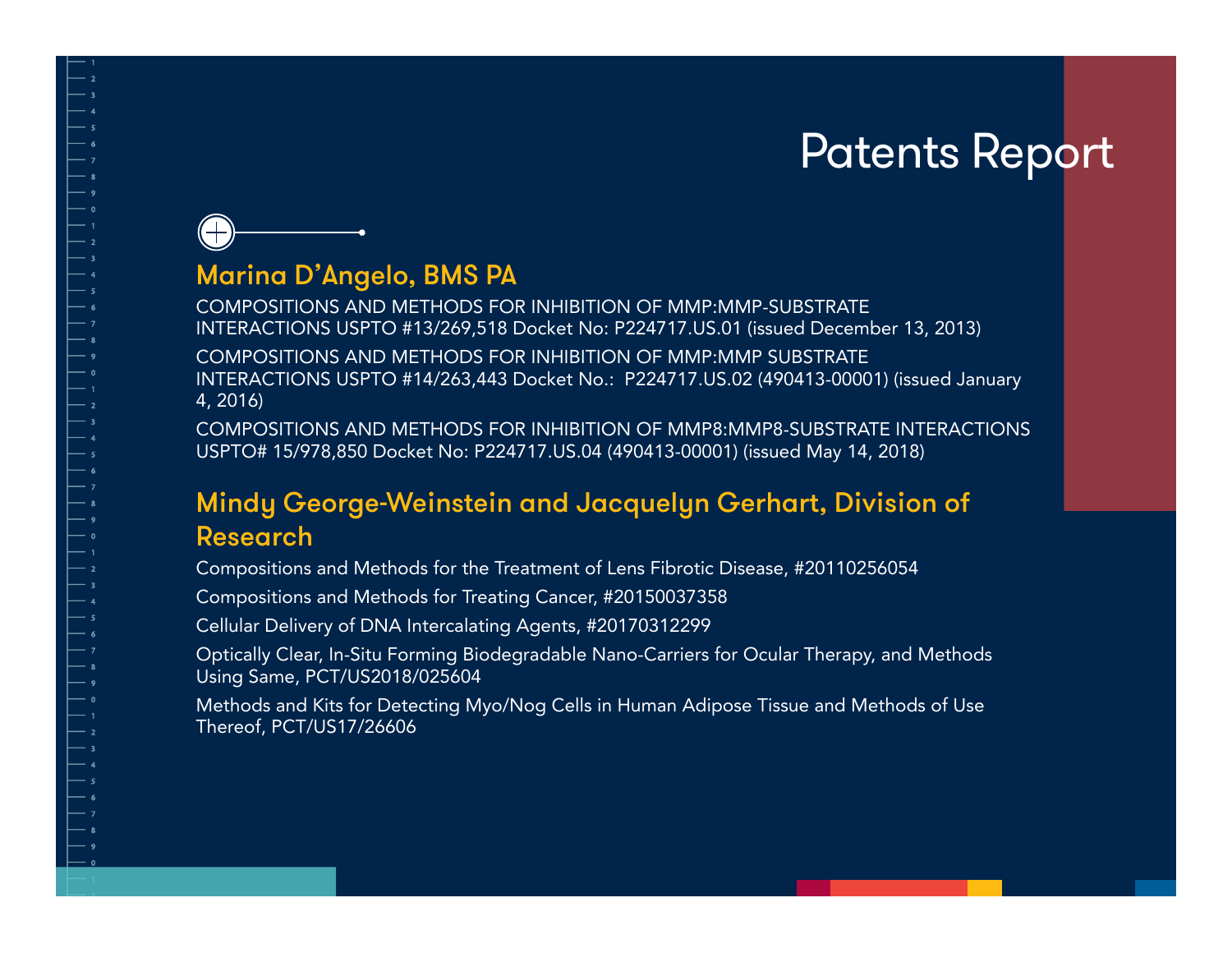### $(+)$ Arturo Bravo-Nuevo, BMS PA

US9446007B2 Methods for maintaining or improving health, well-being and/or a physiological function in a subject WO2016100851A1 Methods and compositions for the treatment of retinopathy and other ocular diseases

#### Srujana Rayalam, Pharm Sci

Xanthohumol Compositions and Methods of Using Same. Inventors: Clifton A. Baile, Mary Anne Della-Fera, Jeong-Yeh Yang, Srujana Rayalam, Hea Jin Park; United States Patent: 8,101,213 (Jan 24, 2012)

Compositions and methods of the treatment of obesity and osteoporosis; Inventors: Mary Anne Della-Fera, Srujana Rayalam, Clifton A. Baile, USPTO Application #:20100093678 - Class: 514167 (USPTO)

#### Yun Bai, Pharm Sci

G-CSF-Transferrin Fusion Proteins Shen WC, Bai Y, Ann DK, and Widera A. US Patent No. US20130143949A1.

#### Brian Balin, BMS PA

US Patent - #7,282,343 - Abrams and Balin - Compositions, methods and kits for diagnosis and treatment of Chlamydia pneumoniae infections of the skin and those associated with cutaneous T-cell Lymphoma

US Patent - #7,189,703 - Balin et al - Treatment and Diagnosis of Alzheimer's disease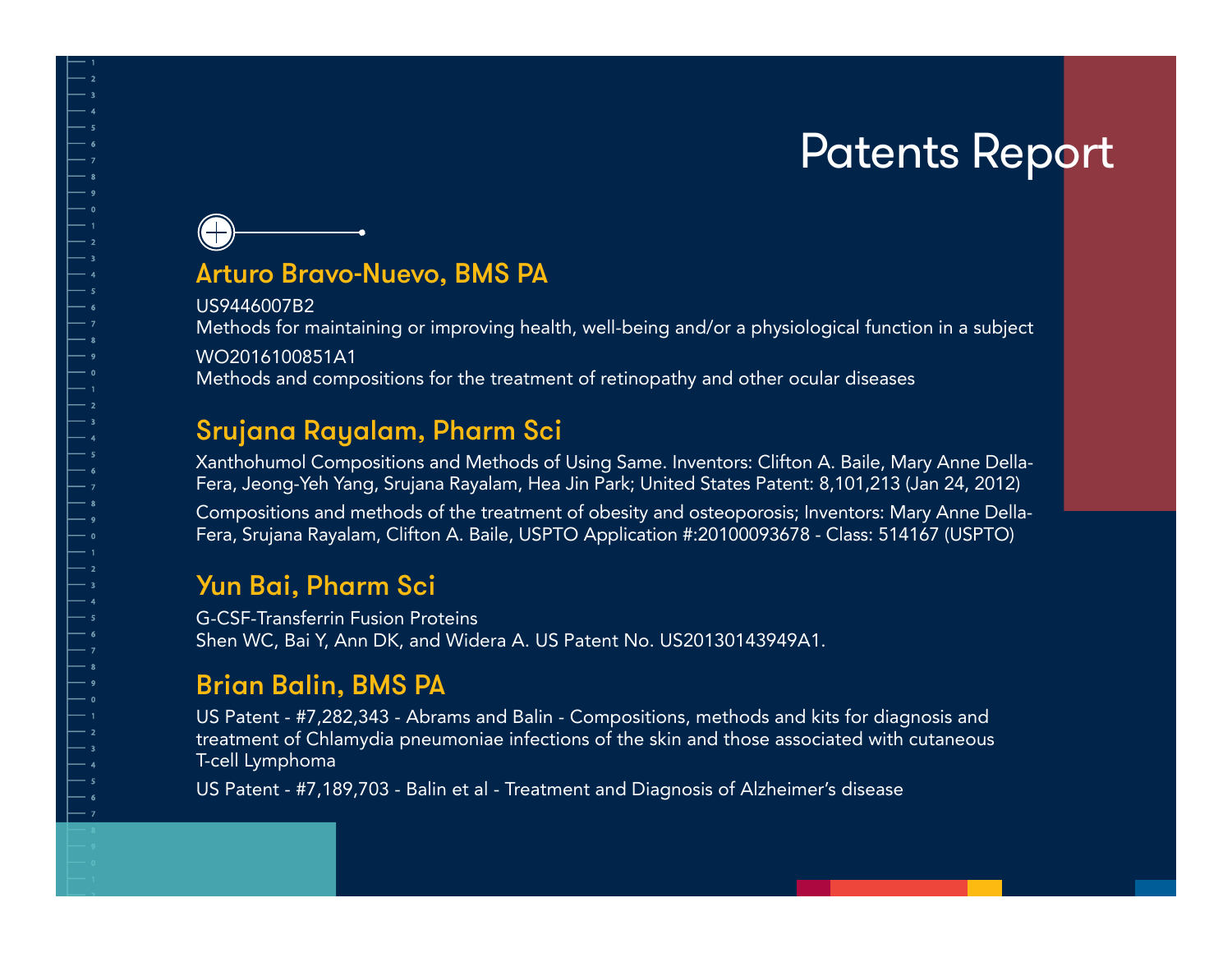

BMS GA

U.S. Patent No. 7,582,475 B2. Horanyi, P.S., J. Griffith, B.-C. Wang, and F.E. Jenney, Jr. "Vectors and methods for high throughput co-expression". Approved September 1, 2009.

U.S. Patent application pending. Adams, M. W. W., Hopkins, R. C., Jenney, F. E., and Sun, J. "Hydrogenase Polypeptides and Methods of Use". US Provisional Patent Application, serial number not yet assigned (filed December 5, 2007)

#### Lindon Young BMS PA

| Docket#      | Country        | <b>Status</b> | <b>Annuity Cost</b>                                | <b>Title</b>                                                   | App#                       | App. Date  | <b>Patent # Grant Date</b> |
|--------------|----------------|---------------|----------------------------------------------------|----------------------------------------------------------------|----------------------------|------------|----------------------------|
| 072689.0134  | India          | Filed         | Annuity not due<br>until application<br>has issued | ORGAN PRESERVATION<br><b>AND/OR PERFUSION</b>                  | 2580/KOLNP/2008 12/11/2006 |            |                            |
| 072689.0121  | <b>Brazil</b>  | Filed         | $2015 - $658$ ;<br>$2016 - $658$                   | PERFUSION AND/OR<br>PRESERVATION SOLUTION<br><b>FOR ORGANS</b> | PI0606623-2                | 01/13/2006 |                            |
| 072689.00166 | <b>Ireland</b> | Granted       | $2015 - $702$ :<br>$2016 - $733$                   | <b>ORGAN PRESERVATION</b><br><b>AND/OR PERFUSION</b>           | 06847547.4                 | 12/11/2006 | 2056851<br>07/10/2013      |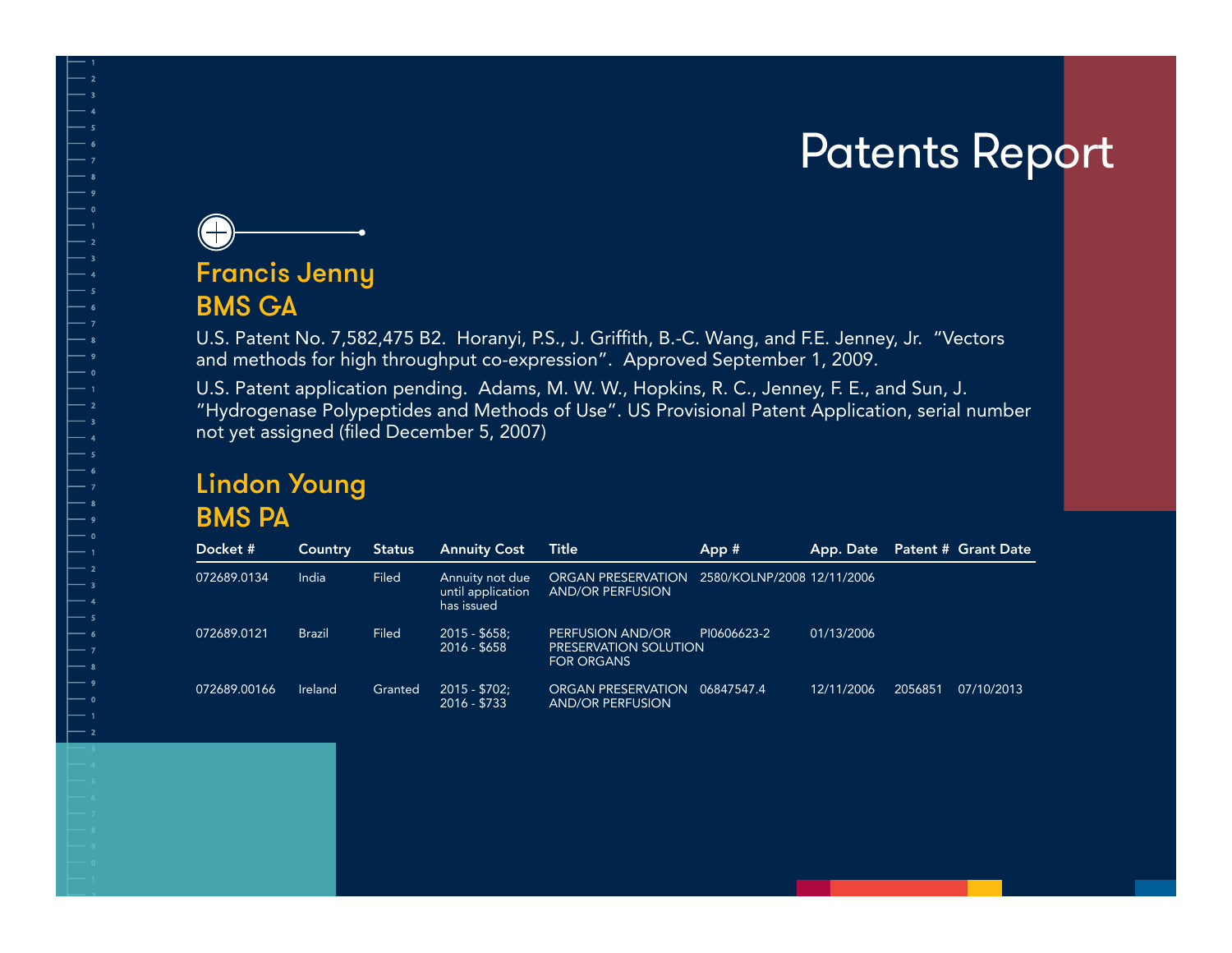| Docket#      | Country                      | <b>Status</b> | <b>Annuity Cost</b>                           | <b>Title</b>                                                   | App#           | App. Date  |         | Patent # Grant Date   |
|--------------|------------------------------|---------------|-----------------------------------------------|----------------------------------------------------------------|----------------|------------|---------|-----------------------|
| 072689.00159 | Czech<br>Republic            | Granted       | $2015 - $693$ ;<br>$2016 - $797$              | <b>ORGAN PRESERVATION</b><br><b>AND/OR PERFUSION</b>           | 06847547.4     | 12/11/2006 | 2056851 | 07/10/2013            |
| 072689.00158 | Switzerland                  | Granted       | $2015 - $899$ ;<br>$2016 - $963$              | <b>ORGAN PRESERVATION</b><br><b>AND/OR PERFUSION</b>           | 06847547.4     | 12/11/2006 |         | 06847547.4 07/10/2013 |
| 072689.00160 | Germany                      | Granted       | $2015 - $856$ ;<br>$2016 - $1,020$            | <b>ORGAN PRESERVATION</b><br><b>AND/OR PERFUSION</b>           | 602006037295.7 | 12/11/2006 | 2056851 | 07/10/2013            |
| 072689.00165 | <b>Great Britain Granted</b> |               | $2015 - $681$<br>2016 - \$718                 | <b>ORGAN PRESERVATION</b><br><b>AND/OR PERFUSION</b>           | 06847547.4     | 12/11/2006 | 2056851 | 07/10/2013            |
| 072689.0126  | <b>EPC</b>                   | Granted       | $2015 - $2,466$ ;<br>$2016 - $2,466$          | PERFUSION AND/OR<br>PRESERVATION SOLUTION<br><b>FOR ORGANS</b> | 06718353.3     | 01/13/2006 | 1845773 | 04/21/2017            |
| 072689.0139  | <b>EPC</b>                   | Granted       | Application has<br>granted, no<br>annuity due | <b>ORGAN PRESERVATION</b><br><b>AND/OR PERFUSION</b>           | 06847547.4     | 12/11/2006 | 2056851 | 07/10/2013            |
| 072689.00164 | France                       | Granted       | $2015 - $649$ :<br>$2016 - $704$              | <b>ORGAN PRESERVATION</b><br><b>AND/OR PERFUSION</b>           | 06847547.4     | 12/11/2006 | 2056851 | 07/10/2013            |
| 072689.00168 | Poland                       | Granted       | $2015 - $738$<br>$2016 - $775$                | <b>ORGAN PRESERVATION</b><br><b>AND/OR PERFUSION</b>           | 06847547.4     | 12/11/2006 | 2056851 | 07/10/2013            |
| 072689.0117  | <b>Israel</b>                | Granted       | 2016 - \$523                                  | PERFUSION AND/OR<br>PRESERVATION SOLUTION<br><b>FOR ORGANS</b> | 184625         | 01/13/2006 | 184625  | 03/31/2011            |
| 072689.0133  | <b>Israel</b>                | Granted       | Not due until<br>grant                        | <b>ORGAN PRESERVATION</b><br><b>AND/OR PERFUSION</b>           | 192047         | 12/11/2006 | 192047  | 10/23/2016            |

 $\bigodot$